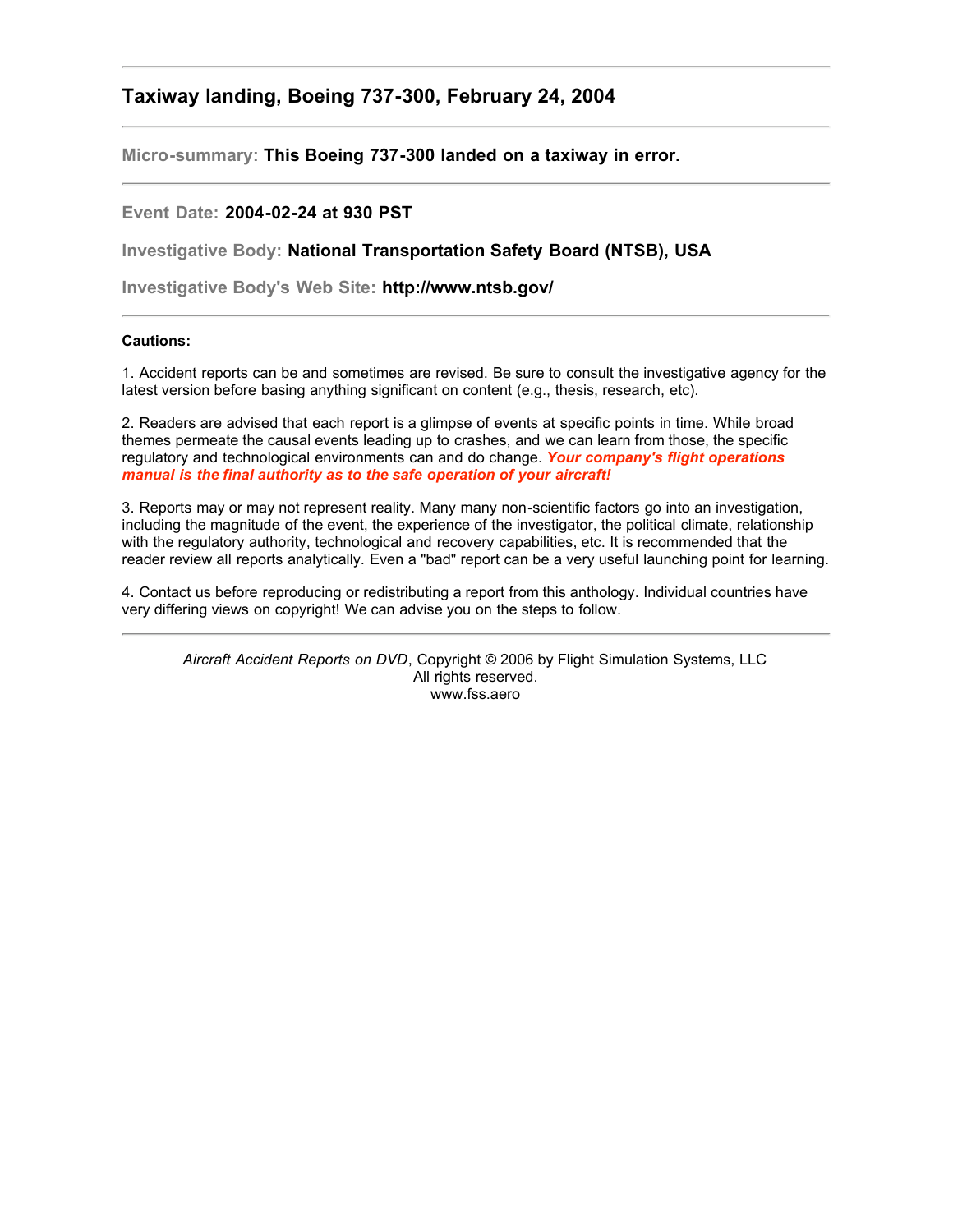| <b>TRANSA</b><br>National Transportation Safety Board                                                                                                                                                                                                                                                                                                                                                                                                                                                                                                                                                                                                                                                                                                                                                                                                                                                                                                                                                                                                                                                                                                                                                                                                                                                                                                                                                                                                                                                                                                                        |              |                                                                  | NTSB ID: SEA04IA045         |                                  | Aircraft Registration Number: N368SW |  |                  |  |  |  |  |
|------------------------------------------------------------------------------------------------------------------------------------------------------------------------------------------------------------------------------------------------------------------------------------------------------------------------------------------------------------------------------------------------------------------------------------------------------------------------------------------------------------------------------------------------------------------------------------------------------------------------------------------------------------------------------------------------------------------------------------------------------------------------------------------------------------------------------------------------------------------------------------------------------------------------------------------------------------------------------------------------------------------------------------------------------------------------------------------------------------------------------------------------------------------------------------------------------------------------------------------------------------------------------------------------------------------------------------------------------------------------------------------------------------------------------------------------------------------------------------------------------------------------------------------------------------------------------|--------------|------------------------------------------------------------------|-----------------------------|----------------------------------|--------------------------------------|--|------------------|--|--|--|--|
| <b>FACTUAL REPORT</b>                                                                                                                                                                                                                                                                                                                                                                                                                                                                                                                                                                                                                                                                                                                                                                                                                                                                                                                                                                                                                                                                                                                                                                                                                                                                                                                                                                                                                                                                                                                                                        |              |                                                                  | Occurrence Date: 02/24/2004 |                                  | Most Critical Injury: None           |  |                  |  |  |  |  |
| ÁVIATION                                                                                                                                                                                                                                                                                                                                                                                                                                                                                                                                                                                                                                                                                                                                                                                                                                                                                                                                                                                                                                                                                                                                                                                                                                                                                                                                                                                                                                                                                                                                                                     |              |                                                                  | Occurrence Type: Incident   |                                  | Investigated By: NTSB                |  |                  |  |  |  |  |
| Location/Time                                                                                                                                                                                                                                                                                                                                                                                                                                                                                                                                                                                                                                                                                                                                                                                                                                                                                                                                                                                                                                                                                                                                                                                                                                                                                                                                                                                                                                                                                                                                                                |              |                                                                  |                             |                                  |                                      |  |                  |  |  |  |  |
| Nearest City/Place                                                                                                                                                                                                                                                                                                                                                                                                                                                                                                                                                                                                                                                                                                                                                                                                                                                                                                                                                                                                                                                                                                                                                                                                                                                                                                                                                                                                                                                                                                                                                           | <b>State</b> |                                                                  | Zip Code                    | Local Time                       | Time Zone                            |  |                  |  |  |  |  |
| Seattle                                                                                                                                                                                                                                                                                                                                                                                                                                                                                                                                                                                                                                                                                                                                                                                                                                                                                                                                                                                                                                                                                                                                                                                                                                                                                                                                                                                                                                                                                                                                                                      | <b>WA</b>    |                                                                  | 98188                       | 0930                             | <b>PST</b>                           |  |                  |  |  |  |  |
| Airport Proximity: Off Airport/Airstrip                                                                                                                                                                                                                                                                                                                                                                                                                                                                                                                                                                                                                                                                                                                                                                                                                                                                                                                                                                                                                                                                                                                                                                                                                                                                                                                                                                                                                                                                                                                                      |              | Distance From Landing Facility: 1<br>Direction From Airport: 340 |                             |                                  |                                      |  |                  |  |  |  |  |
| <b>Aircraft Information Summary</b>                                                                                                                                                                                                                                                                                                                                                                                                                                                                                                                                                                                                                                                                                                                                                                                                                                                                                                                                                                                                                                                                                                                                                                                                                                                                                                                                                                                                                                                                                                                                          |              |                                                                  |                             |                                  |                                      |  |                  |  |  |  |  |
| Aircraft Manufacturer                                                                                                                                                                                                                                                                                                                                                                                                                                                                                                                                                                                                                                                                                                                                                                                                                                                                                                                                                                                                                                                                                                                                                                                                                                                                                                                                                                                                                                                                                                                                                        |              |                                                                  | Model/Series                |                                  |                                      |  | Type of Aircraft |  |  |  |  |
| <b>Boeing</b>                                                                                                                                                                                                                                                                                                                                                                                                                                                                                                                                                                                                                                                                                                                                                                                                                                                                                                                                                                                                                                                                                                                                                                                                                                                                                                                                                                                                                                                                                                                                                                |              |                                                                  | 737-300                     |                                  |                                      |  | Airplane         |  |  |  |  |
| Sightseeing Flight: No                                                                                                                                                                                                                                                                                                                                                                                                                                                                                                                                                                                                                                                                                                                                                                                                                                                                                                                                                                                                                                                                                                                                                                                                                                                                                                                                                                                                                                                                                                                                                       |              |                                                                  |                             | Air Medical Transport Flight: No |                                      |  |                  |  |  |  |  |
| Narrative                                                                                                                                                                                                                                                                                                                                                                                                                                                                                                                                                                                                                                                                                                                                                                                                                                                                                                                                                                                                                                                                                                                                                                                                                                                                                                                                                                                                                                                                                                                                                                    |              |                                                                  |                             |                                  |                                      |  |                  |  |  |  |  |
| Airlines 737-300, N368SW, inadvertently aligned the aircraft for a landing on Taxiway Tango at<br>Seattle-Tacoma International Airport (SEATAC), Seattle, Washington. There were no injuries to the<br>flight crew, three flight attendants, or any of the 89 passengers, and there was no damage to the<br>aircraft, which is owned and operated by Southwest Airlines Company. The scheduled Part 121<br>domestic passenger flight, which departed Oakland, California, about 85 minutes prior to the<br>incident, was being operated in visual meteorological conditions at the time of the subject event.<br>The flight had been on an IFR flight plan, and had been cleared for a visual approach to Runway 16<br>Right at SEATAC.<br>According to the flight crew, while they were west of the airport, the flight was cleared for the<br>Bay Visual Approach to Runway 16 Right. The First Officer, who was flying at the time, made a right<br>turn over Elliott Bay and lined up on what he believed to be Runway 16 Right. When the aircraft was<br>about one mile from the end of the taxiway, the first officer noticed a yellow X located just off<br>the northern end of the surface he intended to land on. Upon realizing he was lined up on the wrong<br>surface, he initiated a sidestep to Runway 16 Right. He subsequently completed an uneventful<br>landing on Runway 16 Right, and taxied to the gate for a normal deplanement of the passengers.<br>According to recorded radar tracking data, at the time of the turn to initiate the sidestep, the |              |                                                                  |                             |                                  |                                      |  |                  |  |  |  |  |
| In a post-incident interview, the First Officer said that he did not realize he was lined up to<br>land on the wrong surface until he saw the yellow X. He also said that there were varying degrees<br>of reflection and glare at different areas of the airfield environment, and that the size and shape<br>of the taxiway made it look very much like a runway. He further stated that although he was<br>eventually able to see the Runway 16 Right identification markings, he never did clearly see any<br>markings that<br>indicated Taxiway Tango was a taxiway. When advised that there was also a temporary<br>lighted-X near the permanent yellow X, he responded that the only X he had seen was the solid<br>yellow X. When told that the Runway 16 centerline lights were on in the dim position, he said that<br>he did not remember seeing them, even after executing the sidestep maneuver.<br>In a post-incident interview with the Captain, he stated that he knew which surface was the runway<br>and which was the taxiway soon after the aircraft rolled out on final, but at the time he first<br>visually acquired the runway environment, it looked to him like the First Officer was lining up on                                                                                                                                                                                                                                                                                                                                                 |              |                                                                  |                             |                                  |                                      |  |                  |  |  |  |  |
| Runway 16 Right. The Captain explained that since they had been cleared to land long, his attention<br>was diverted from the runway environment while he explained the landing/deceleration technique he<br>wanted the first Officer to use, and then waited for the First Officer's response. He added that<br>almost immediately after the First Officer confirmed that he understood his instructions, the First<br>Officer made a comment and started a shallow left turn. At that point, the Captain briefly checked<br>the airspeed, and then returned his attention to the runway/taxiway environment. He said that it<br>at that point in time when he realized that the First Officer had lined up to the right (west)<br>was                                                                                                                                                                                                                                                                                                                                                                                                                                                                                                                                                                                                                                                                                                                                                                                                                                       |              |                                                                  |                             |                                  |                                      |  |                  |  |  |  |  |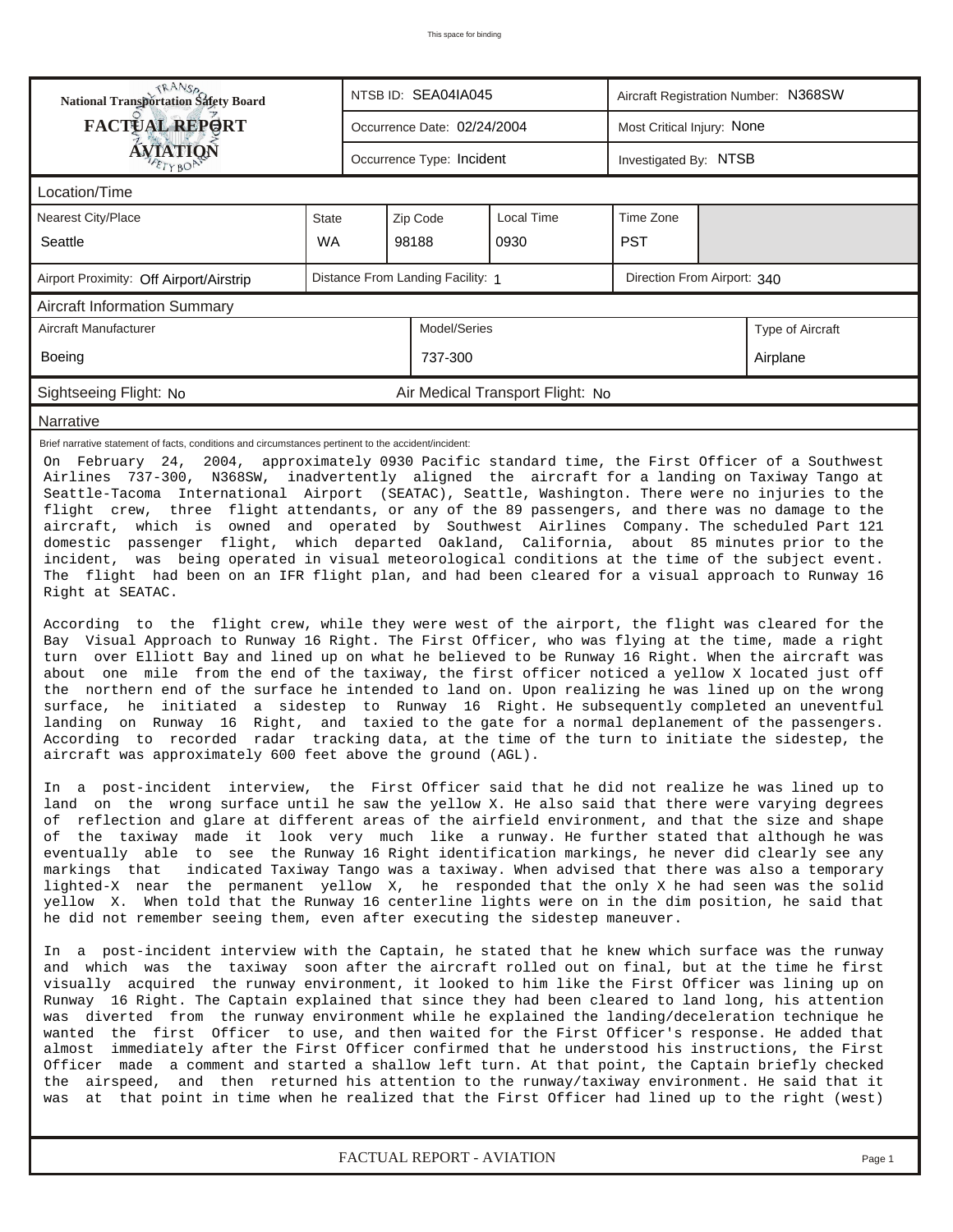| <b>National Transportation Safety Board</b> | NTSB ID: SEA04IA045         |  |
|---------------------------------------------|-----------------------------|--|
| <b>FACTUAL REPORT</b>                       | Occurrence Date: 02/24/2004 |  |
|                                             | Occurrence Type: Incident   |  |
|                                             |                             |  |

## *Narrative (Continued)*

of Runway 16 Right, and was now correcting to it. He also mentioned that he too briefly saw the yellow X at that point in time. The Captain said that he thought briefly about a go-around, but since the bank angle was shallow, and the runway very nearby, he elected to let the First Officer continue the sidestep.

At the time of the event, the airport's paved surfaces were wet from a recent rain shower, and although the Captain was aware of the note on the airport diagram advising crews not to mistake Taxiway Tango for a landing surface, this note was not discussed prior to or during the approach sequence. He said that because the ILS was out, they had no localizer backup. Both crew members mentioned that there was a need for a better/clearer identification of the runways, but that some type of markings making it clear that Taxiway Tango is not a runway was the most important action that could be taken.

*FACTUAL REPORT - AVIATION Page 1a*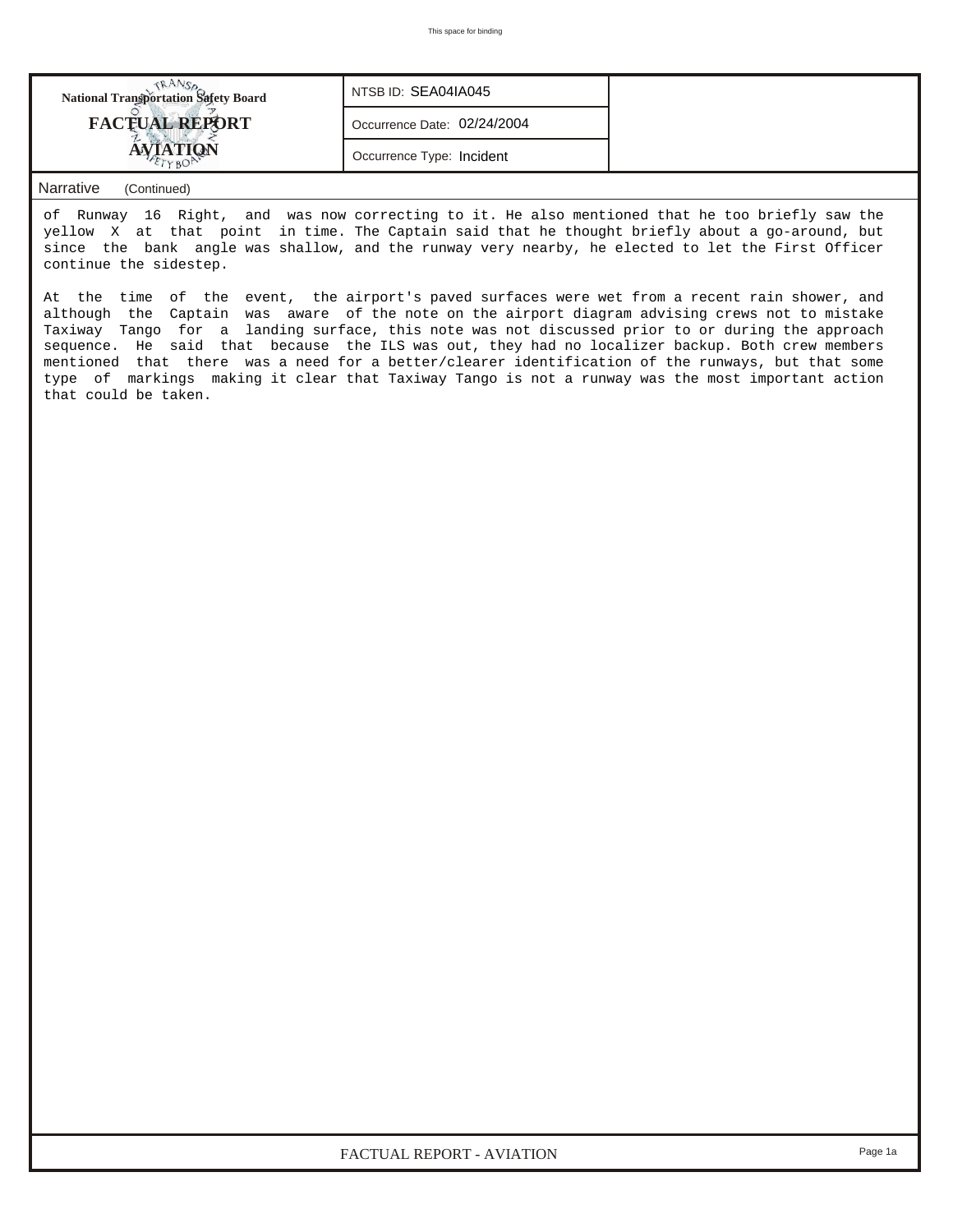| <b>National Transportation Safety Board</b>                 |                                                                            | NTSB ID: SEA04IA045                                          |                                                       |                              |      |                                                                         |                                      |                           |              |                      |                     |  |
|-------------------------------------------------------------|----------------------------------------------------------------------------|--------------------------------------------------------------|-------------------------------------------------------|------------------------------|------|-------------------------------------------------------------------------|--------------------------------------|---------------------------|--------------|----------------------|---------------------|--|
| FACTUAL REPORT                                              |                                                                            | Occurrence Date: 02/24/2004                                  |                                                       |                              |      |                                                                         |                                      |                           |              |                      |                     |  |
| <b>AVIATION</b>                                             |                                                                            |                                                              | Occurrence Type: Incident                             |                              |      |                                                                         |                                      |                           |              |                      |                     |  |
| Landing Facility/Approach Information                       |                                                                            |                                                              |                                                       |                              |      |                                                                         |                                      |                           |              |                      |                     |  |
| <b>Airport Name</b>                                         |                                                                            |                                                              |                                                       |                              |      | Runway Used<br>Runway Length<br>Airport ID:<br><b>Airport Elevation</b> |                                      |                           |              |                      |                     |  |
| Seattle-Tacoma Inyternational                               | <b>KSEA</b>                                                                | 16R<br>433 Ft. MSL                                           |                                                       |                              | 9426 |                                                                         | 150                                  |                           |              |                      |                     |  |
| Runway Surface Type: Concrete                               |                                                                            |                                                              |                                                       |                              |      |                                                                         |                                      |                           |              |                      |                     |  |
| Runway Surface Condition: Wet                               |                                                                            |                                                              |                                                       |                              |      |                                                                         |                                      |                           |              |                      |                     |  |
| Type Instrument Approach: Visual                            |                                                                            |                                                              |                                                       |                              |      |                                                                         |                                      |                           |              |                      |                     |  |
| VFR Approach/Landing: Full Stop                             |                                                                            |                                                              |                                                       |                              |      |                                                                         |                                      |                           |              |                      |                     |  |
| Aircraft Information                                        |                                                                            |                                                              |                                                       |                              |      |                                                                         |                                      |                           |              |                      |                     |  |
| Aircraft Manufacturer<br>Boeing                             |                                                                            |                                                              | Model/Series<br>737-300                               |                              |      |                                                                         |                                      |                           | 26579        | <b>Serial Number</b> |                     |  |
| Airworthiness Certificate(s): Transport                     |                                                                            |                                                              |                                                       |                              |      |                                                                         |                                      |                           |              |                      |                     |  |
| Landing Gear Type: Retractable - Tricycle                   |                                                                            |                                                              |                                                       |                              |      |                                                                         |                                      |                           |              |                      |                     |  |
| Homebuilt Aircraft? No                                      | Number of Seats: 145                                                       |                                                              |                                                       | Certified Max Gross Wt.      |      |                                                                         | 139000 LBS                           |                           |              | Number of Engines:   |                     |  |
| Engine Type:<br>Turbo Fan                                   | Engine Manufacturer:<br>Model/Series:<br>CFM-56<br><b>General Electric</b> |                                                              |                                                       |                              |      |                                                                         |                                      | Rated Power:<br>20000 LBS |              |                      |                     |  |
| - Aircraft Inspection Information                           |                                                                            |                                                              |                                                       |                              |      |                                                                         |                                      |                           |              |                      |                     |  |
| Type of Last Inspection                                     |                                                                            |                                                              | Date of Last Inspection<br>Time Since Last Inspection |                              |      |                                                                         |                                      |                           |              |                      | Airframe Total Time |  |
| <b>Continuous Airworthiness</b>                             |                                                                            |                                                              | 640 Hours<br>12/2003                                  |                              |      |                                                                         |                                      |                           |              | 36024 Hours          |                     |  |
| - Emergency Locator Transmitter (ELT) Information           |                                                                            |                                                              |                                                       |                              |      |                                                                         |                                      |                           |              |                      |                     |  |
| ELT Installed? No                                           | <b>ELT Operated?</b>                                                       |                                                              |                                                       |                              |      |                                                                         | ELT Aided in Locating Accident Site? |                           |              |                      |                     |  |
| Owner/Operator Information                                  |                                                                            |                                                              |                                                       |                              |      |                                                                         |                                      |                           |              |                      |                     |  |
| <b>Registered Aircraft Owner</b>                            |                                                                            |                                                              | <b>Street Address</b>                                 | 2702 Love Field Drive        |      |                                                                         |                                      |                           |              |                      |                     |  |
| SOUTHWEST AIRLINES CO                                       |                                                                            |                                                              | City                                                  |                              |      |                                                                         |                                      |                           |              | State                | Zip Code            |  |
|                                                             |                                                                            | <b>Dallas</b><br><b>TX</b><br>75235<br><b>Street Address</b> |                                                       |                              |      |                                                                         |                                      |                           |              |                      |                     |  |
| <b>Operator of Aircraft</b>                                 |                                                                            |                                                              |                                                       | Same as Reg'd Aircraft Owner |      |                                                                         |                                      |                           |              |                      |                     |  |
| Same as Reg'd Aircraft Owner                                |                                                                            | City                                                         |                                                       |                              |      |                                                                         |                                      |                           | <b>State</b> | Zip Code             |                     |  |
| Operator Does Business As: Southwest Airlines               |                                                                            |                                                              |                                                       |                              |      |                                                                         | Operator Designator Code: SWAA       |                           |              |                      |                     |  |
| - Type of U.S. Certificate(s) Held:                         |                                                                            |                                                              |                                                       |                              |      |                                                                         |                                      |                           |              |                      |                     |  |
| Air Carrier Operating Certificate(s): Flag Carrier/Domestic |                                                                            |                                                              |                                                       |                              |      |                                                                         |                                      |                           |              |                      |                     |  |
| Operating Certificate:                                      | Operator Certificate:                                                      |                                                              |                                                       |                              |      |                                                                         |                                      |                           |              |                      |                     |  |
| Regulation Flight Conducted Under: Part 121: Air Carrier    |                                                                            |                                                              |                                                       |                              |      |                                                                         |                                      |                           |              |                      |                     |  |
|                                                             | Type of Flight Operation Conducted: Scheduled; Domestic; Passenger Only    |                                                              |                                                       |                              |      |                                                                         |                                      |                           |              |                      |                     |  |
| FACTUAL REPORT - AVIATION<br>Page 2                         |                                                                            |                                                              |                                                       |                              |      |                                                                         |                                      |                           |              |                      |                     |  |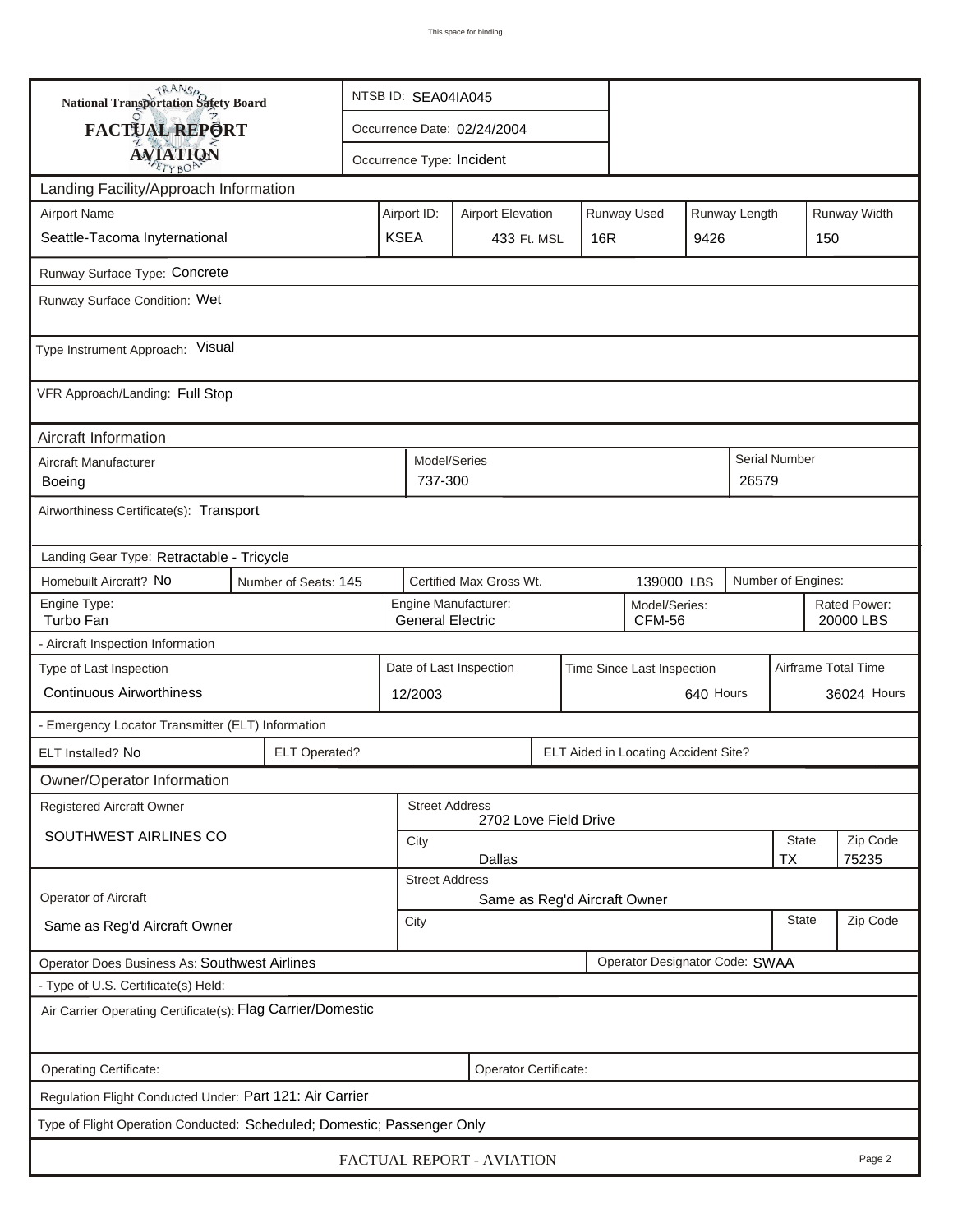| <b>National Transportation Safety Board</b><br>NTSB ID: SEA04IA045                                   |                                                             |         |                        |                                                      |                             |         |              |        |                          |                    |                                         |  |                                    |                     |
|------------------------------------------------------------------------------------------------------|-------------------------------------------------------------|---------|------------------------|------------------------------------------------------|-----------------------------|---------|--------------|--------|--------------------------|--------------------|-----------------------------------------|--|------------------------------------|---------------------|
|                                                                                                      | FACTUAL REPORT                                              |         |                        |                                                      | Occurrence Date: 02/24/2004 |         |              |        |                          |                    |                                         |  |                                    |                     |
|                                                                                                      | <b>AVIATION</b>                                             |         |                        |                                                      | Occurrence Type: Incident   |         |              |        |                          |                    |                                         |  |                                    |                     |
|                                                                                                      |                                                             |         |                        |                                                      |                             |         |              |        |                          |                    |                                         |  |                                    |                     |
| <b>First Pilot Information</b><br>City<br>State<br>Date of Birth<br>Name                             |                                                             |         |                        |                                                      |                             |         |              |        |                          |                    |                                         |  |                                    |                     |
|                                                                                                      |                                                             |         |                        |                                                      |                             |         |              |        |                          |                    |                                         |  |                                    | Age                 |
| On File                                                                                              |                                                             |         |                        |                                                      |                             | On File |              |        |                          |                    | On File                                 |  | On File                            | 56                  |
| Seat Occupied: Left<br>Principal Profession: Civilian Pilot<br>Certificate Number: On File<br>Sex: M |                                                             |         |                        |                                                      |                             |         |              |        |                          |                    |                                         |  |                                    |                     |
| Airline Transport<br>Certificate(s):                                                                 |                                                             |         |                        |                                                      |                             |         |              |        |                          |                    |                                         |  |                                    |                     |
| Airplane Rating(s):<br>Multi-engine Land; Single-engine Land                                         |                                                             |         |                        |                                                      |                             |         |              |        |                          |                    |                                         |  |                                    |                     |
| Rotorcraft/Glider/LTA: None                                                                          |                                                             |         |                        |                                                      |                             |         |              |        |                          |                    |                                         |  |                                    |                     |
|                                                                                                      | Instrument Rating(s): Airplane                              |         |                        |                                                      |                             |         |              |        |                          |                    |                                         |  |                                    |                     |
| None<br>Instructor Rating(s):                                                                        |                                                             |         |                        |                                                      |                             |         |              |        |                          |                    |                                         |  |                                    |                     |
|                                                                                                      | Type Rating/Endorsement for Accident/Incident Aircraft? Yes |         |                        |                                                      |                             |         |              |        |                          |                    | Current Biennial Flight Review? 12/2003 |  |                                    |                     |
|                                                                                                      | Medical Cert.: Class 1                                      |         |                        | Medical Cert. Status: Valid Medical--w/ waivers/lim. |                             |         |              |        |                          |                    |                                         |  | Date of Last Medical Exam: 11/2003 |                     |
|                                                                                                      |                                                             |         |                        |                                                      |                             |         |              |        |                          |                    |                                         |  |                                    |                     |
| - Flight Time Matrix                                                                                 |                                                             | All A/C | This Make<br>and Model | Airplane<br>Single Engine                            | Airplane<br>Mult-Engine     |         | Night        | Actual | Instrument<br>Simulated  |                    | Rotorcraft                              |  | Glider                             | Lighter<br>Than Air |
| <b>Total Time</b>                                                                                    |                                                             | 25000   | 12000                  | 400                                                  | 24600                       |         |              |        |                          |                    |                                         |  |                                    |                     |
|                                                                                                      | Pilot In Command(PIC)                                       | 10000   | 6000                   |                                                      | 6000                        |         |              |        |                          |                    |                                         |  |                                    |                     |
| Instructor                                                                                           |                                                             |         |                        |                                                      |                             |         |              |        |                          |                    |                                         |  |                                    |                     |
| Last 90 Days                                                                                         |                                                             | 240     | 240                    |                                                      | 240                         |         |              |        |                          |                    |                                         |  |                                    |                     |
| Last 30 Days                                                                                         |                                                             | 80      | 80                     |                                                      | 80                          |         |              |        |                          |                    |                                         |  |                                    |                     |
| Last 24 Hours                                                                                        |                                                             | 6       | 6                      |                                                      | 6                           |         |              |        |                          |                    |                                         |  |                                    |                     |
|                                                                                                      | Seatbelt Used? Yes                                          |         |                        | Shoulder Harness Used? Yes                           |                             |         |              |        | Toxicology Performed? No |                    |                                         |  | Second Pilot? Yes                  |                     |
|                                                                                                      |                                                             |         |                        |                                                      |                             |         |              |        |                          |                    |                                         |  |                                    |                     |
|                                                                                                      | Flight Plan/Itinerary                                       |         |                        |                                                      |                             |         |              |        |                          |                    |                                         |  |                                    |                     |
|                                                                                                      | Type of Flight Plan Filed: IFR                              |         |                        |                                                      |                             |         |              |        |                          |                    |                                         |  |                                    |                     |
| Departure Point                                                                                      |                                                             |         |                        |                                                      |                             |         | <b>State</b> |        | Airport Identifier       |                    | Departure Time                          |  | Time Zone                          |                     |
| Oakland                                                                                              |                                                             |         |                        |                                                      |                             |         | CA           |        | OAK                      | 0740               |                                         |  | <b>PST</b>                         |                     |
| Destination                                                                                          |                                                             |         |                        |                                                      |                             |         | <b>State</b> |        |                          | Airport Identifier |                                         |  |                                    |                     |
| Same as Accident/Incident Location                                                                   |                                                             |         |                        |                                                      |                             |         |              |        | <b>SEA</b>               |                    |                                         |  |                                    |                     |
| Type of Clearance: IFR                                                                               |                                                             |         |                        |                                                      |                             |         |              |        |                          |                    |                                         |  |                                    |                     |
| Type of Airspace: Class D                                                                            |                                                             |         |                        |                                                      |                             |         |              |        |                          |                    |                                         |  |                                    |                     |
|                                                                                                      | Weather Information                                         |         |                        |                                                      |                             |         |              |        |                          |                    |                                         |  |                                    |                     |
| Source of Briefing:<br>Company; Flight Service Station                                               |                                                             |         |                        |                                                      |                             |         |              |        |                          |                    |                                         |  |                                    |                     |
| Method of Briefing: Unknown                                                                          |                                                             |         |                        |                                                      |                             |         |              |        |                          |                    |                                         |  |                                    |                     |
| FACTUAL REPORT - AVIATION<br>Page 3                                                                  |                                                             |         |                        |                                                      |                             |         |              |        |                          |                    |                                         |  |                                    |                     |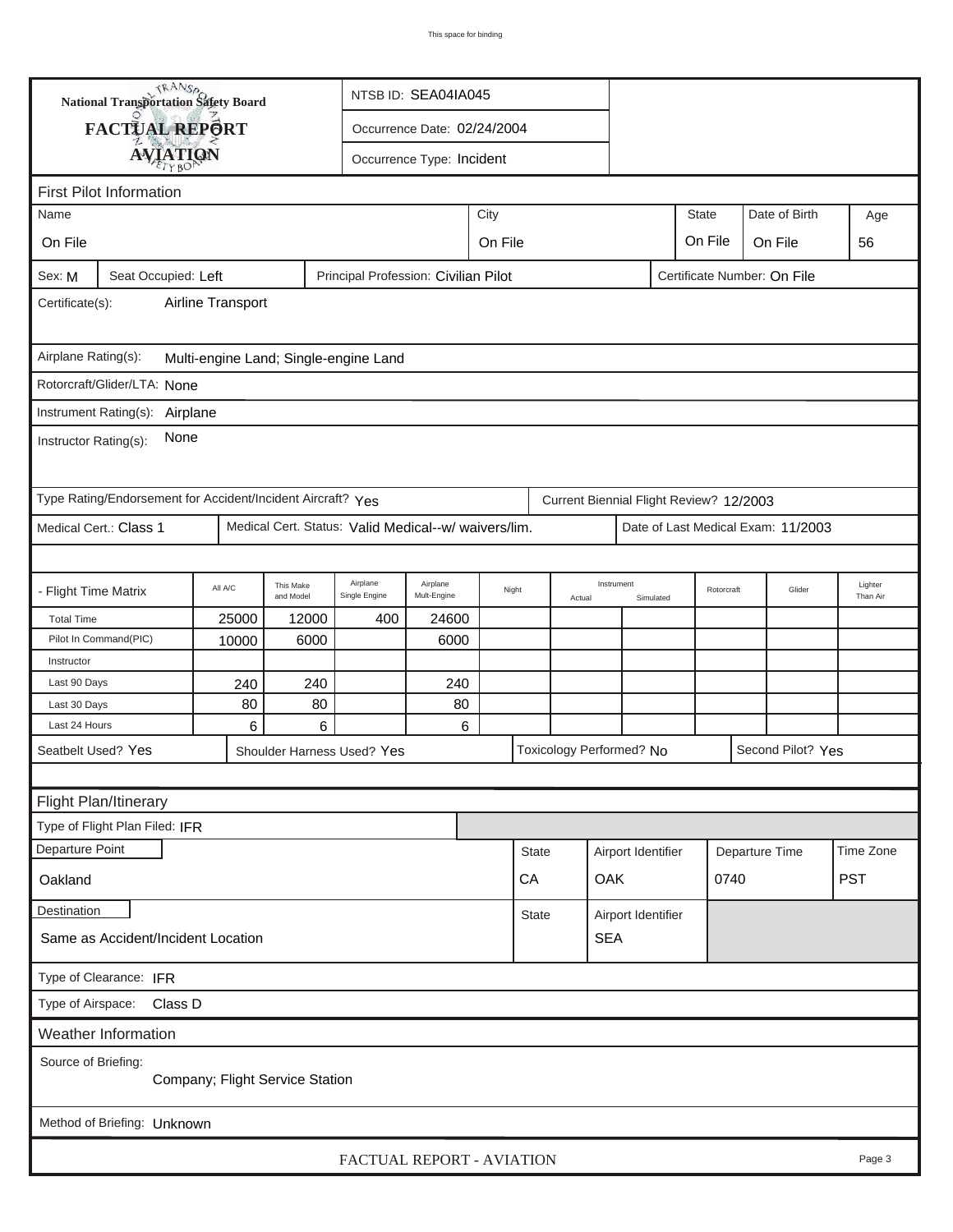| <b>National Transportation Safety Board</b> | NTSB ID: SEA04IA045                                                         |                     |                                    |                     |                             |  |                                                       |                              |       |     |  |  |
|---------------------------------------------|-----------------------------------------------------------------------------|---------------------|------------------------------------|---------------------|-----------------------------|--|-------------------------------------------------------|------------------------------|-------|-----|--|--|
| FACTUAL REPORT                              | Occurrence Date: 02/24/2004                                                 |                     |                                    |                     |                             |  |                                                       |                              |       |     |  |  |
| <b>AVIATION</b>                             |                                                                             |                     |                                    |                     |                             |  |                                                       |                              |       |     |  |  |
|                                             |                                                                             |                     | Occurrence Type: Incident          |                     |                             |  |                                                       |                              |       |     |  |  |
| WOF ID<br><b>Observation Time</b>           | Time Zone<br><b>WOF Elevation</b><br><b>WOF Distance From Accident Site</b> |                     |                                    |                     |                             |  |                                                       | Direction From Accident Site |       |     |  |  |
| 0956<br><b>SEA</b>                          |                                                                             | 433 Ft. MSL         |                                    |                     |                             |  | 2 NM                                                  | 340 Deg. Mag.                |       |     |  |  |
| Sky/Lowest Cloud Condition: Scattered       |                                                                             |                     |                                    |                     | 12000 Ft. AGL               |  |                                                       | Condition of Light:          |       |     |  |  |
| Lowest Ceiling: Broken                      |                                                                             |                     | 17000 Ft. AGL<br>Visibility:<br>10 |                     |                             |  |                                                       | Altimeter:                   | 29.62 | "Hg |  |  |
| $10^{\circ}$ C<br>Temperature:              | Dew Point:                                                                  | $4^{\circ}C$        |                                    | Wind Direction: 170 |                             |  |                                                       | Density Altitude:            |       | Ft. |  |  |
| Wind Speed: 4                               | Gusts:                                                                      |                     |                                    |                     |                             |  | Weather Condtions at Accident Site: Visual Conditions |                              |       |     |  |  |
| Visibility (RVR):<br>Ft.                    | Visibility (RVV)                                                            |                     | <b>SM</b>                          |                     | Intensity of Precipitation: |  |                                                       |                              |       |     |  |  |
| Restrictions to Visibility: None            |                                                                             |                     |                                    |                     |                             |  |                                                       |                              |       |     |  |  |
| None<br>Type of Precipitation:              |                                                                             |                     |                                    |                     |                             |  |                                                       |                              |       |     |  |  |
| Accident Information                        |                                                                             |                     |                                    |                     |                             |  |                                                       |                              |       |     |  |  |
| Aircraft Damage: None                       |                                                                             | Aircraft Fire: None |                                    |                     |                             |  |                                                       | Aircraft Explosion None      |       |     |  |  |
| Classification: U.S. Registered/U.S. Soil   |                                                                             |                     |                                    |                     |                             |  |                                                       |                              |       |     |  |  |
| - Injury Summary Matrix                     | Fatal                                                                       | Serious<br>Minor    |                                    | None                | <b>TOTAL</b>                |  |                                                       |                              |       |     |  |  |
| <b>First Pilot</b>                          |                                                                             |                     |                                    | 1                   | 1                           |  |                                                       |                              |       |     |  |  |
| Second Pilot                                |                                                                             |                     |                                    | 1                   |                             |  |                                                       |                              |       |     |  |  |
| <b>Student Pilot</b>                        |                                                                             |                     |                                    |                     |                             |  |                                                       |                              |       |     |  |  |
| Flight Instructor                           |                                                                             |                     |                                    |                     |                             |  |                                                       |                              |       |     |  |  |
| <b>Check Pilot</b>                          |                                                                             |                     |                                    |                     |                             |  |                                                       |                              |       |     |  |  |
| Flight Engineer                             |                                                                             |                     |                                    |                     |                             |  |                                                       |                              |       |     |  |  |
| Cabin Attendants                            |                                                                             |                     |                                    | $\overline{3}$      | 3                           |  |                                                       |                              |       |     |  |  |
| Other Crew                                  |                                                                             |                     |                                    |                     |                             |  |                                                       |                              |       |     |  |  |
| Passengers<br>- TOTAL ABOARD -              |                                                                             |                     |                                    | 89<br>94            | 89                          |  |                                                       |                              |       |     |  |  |
| Other Ground                                |                                                                             |                     |                                    |                     | 94                          |  |                                                       |                              |       |     |  |  |
| - GRAND TOTAL -                             |                                                                             |                     |                                    | 94                  | 94                          |  |                                                       |                              |       |     |  |  |
|                                             |                                                                             |                     |                                    |                     |                             |  |                                                       |                              |       |     |  |  |
| FACTUAL REPORT - AVIATION<br>Page 4         |                                                                             |                     |                                    |                     |                             |  |                                                       |                              |       |     |  |  |